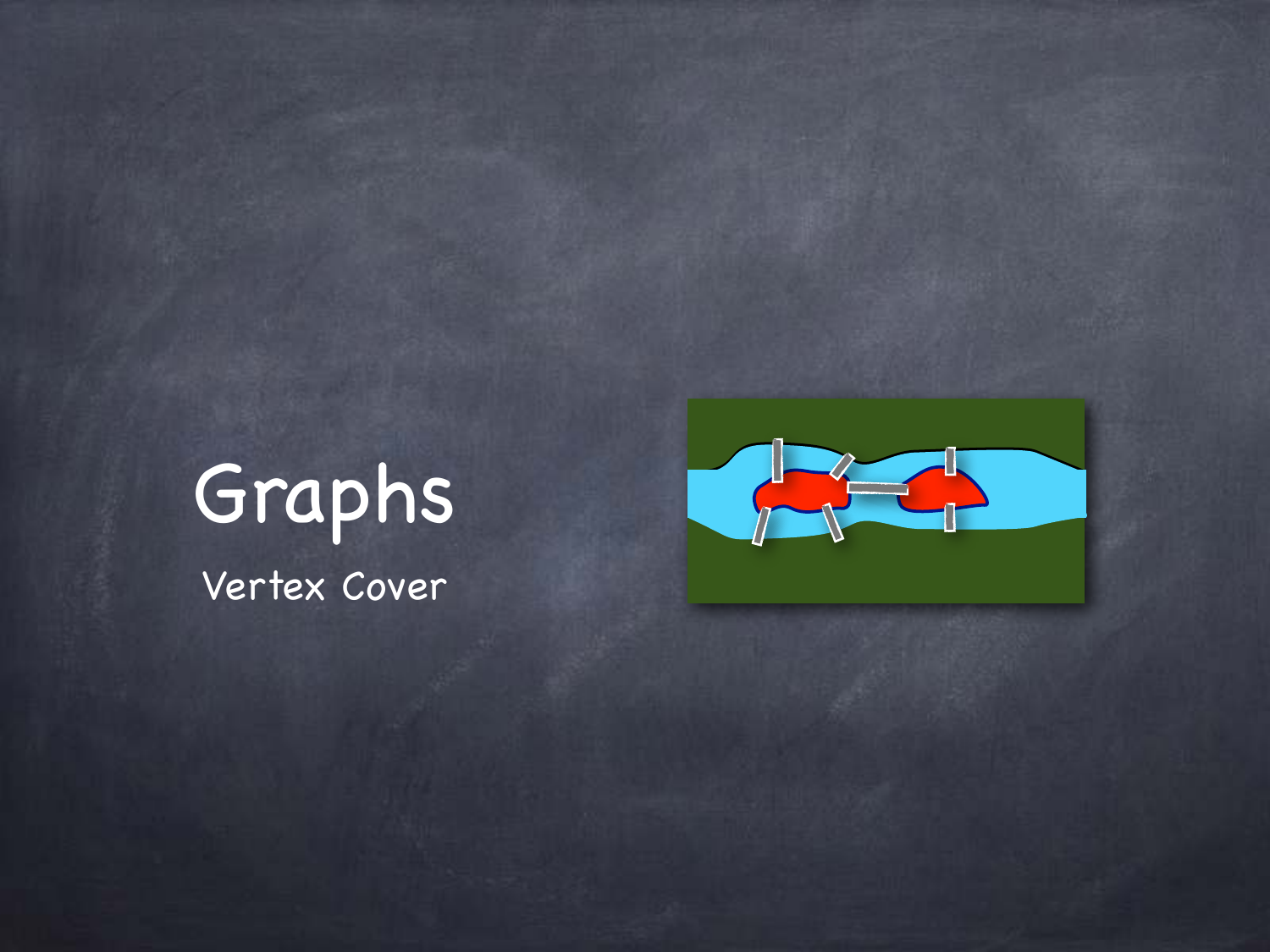#### Vertex Cover

A vertex cover of a graph G=(V,E) is a set C of vertices such that every edge is covered by (incident on) at least one vertex in C i.e., C ⊆ V is a vertex cover if ∀ e∈E, e∩C ≠ Ø

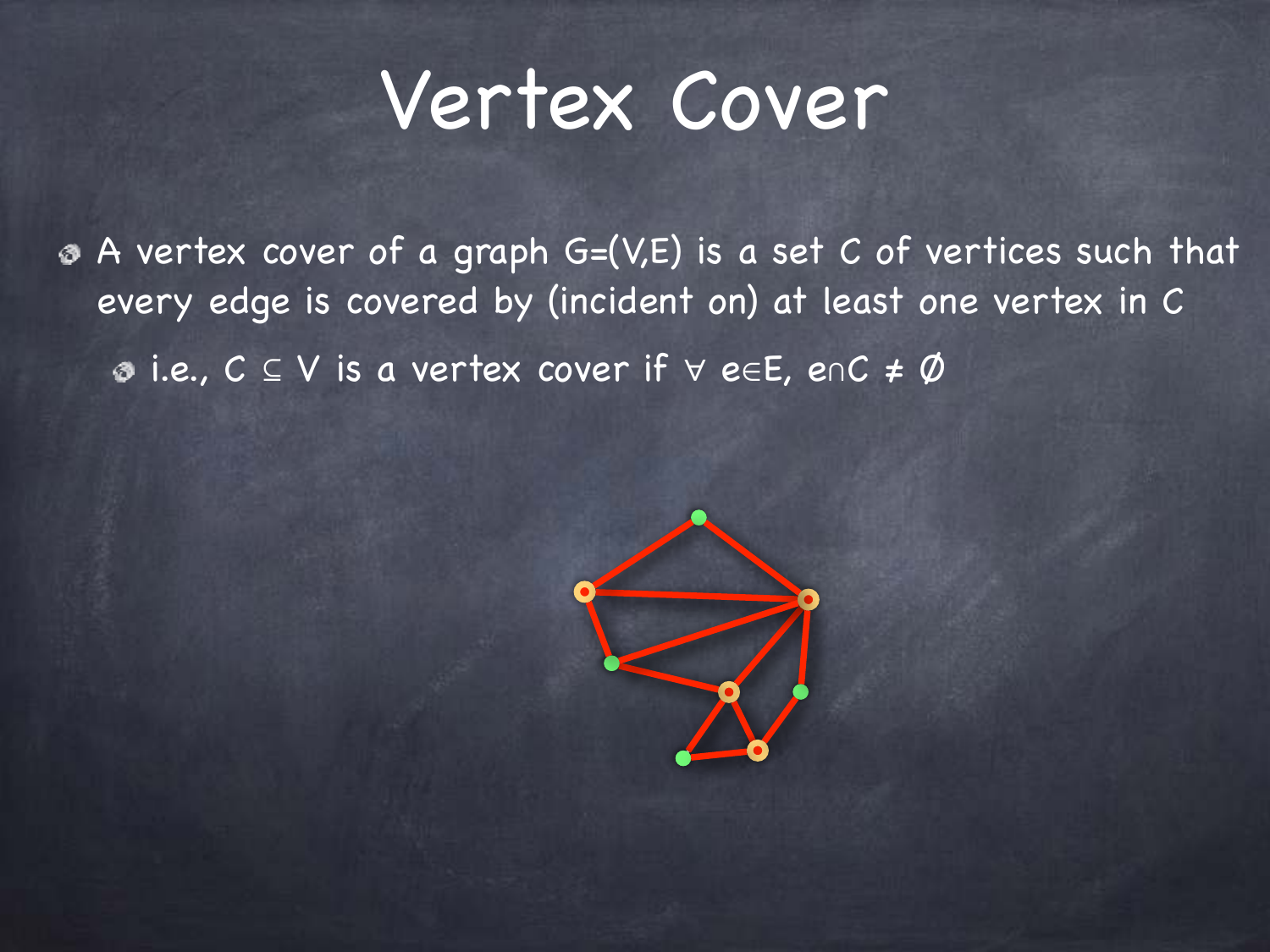### Vertex Cover

Trivial vertex covers: V is a vertex cover. So is V-{v}, for any v∈V Algorithmic task: Find a small vertex cover of a given graph "Hard" (i.e., NP-hard) to find the size of smallest vertex cover Two useful results connecting the minimum vertex cover problem to the maximum matching problem (which is not a hard problem) In bipartite graphs, the size of a smallest vertex cover equals the size of a largest matching In general graphs, they are within a factor of 2 of each other A vertex cover of a graph G=(V,E) is a set C of vertices such that every edge is covered by (incident on) at least one vertex in C i.e., C ⊆ V is a vertex cover if ∀ e∈E, e∩C ≠ Ø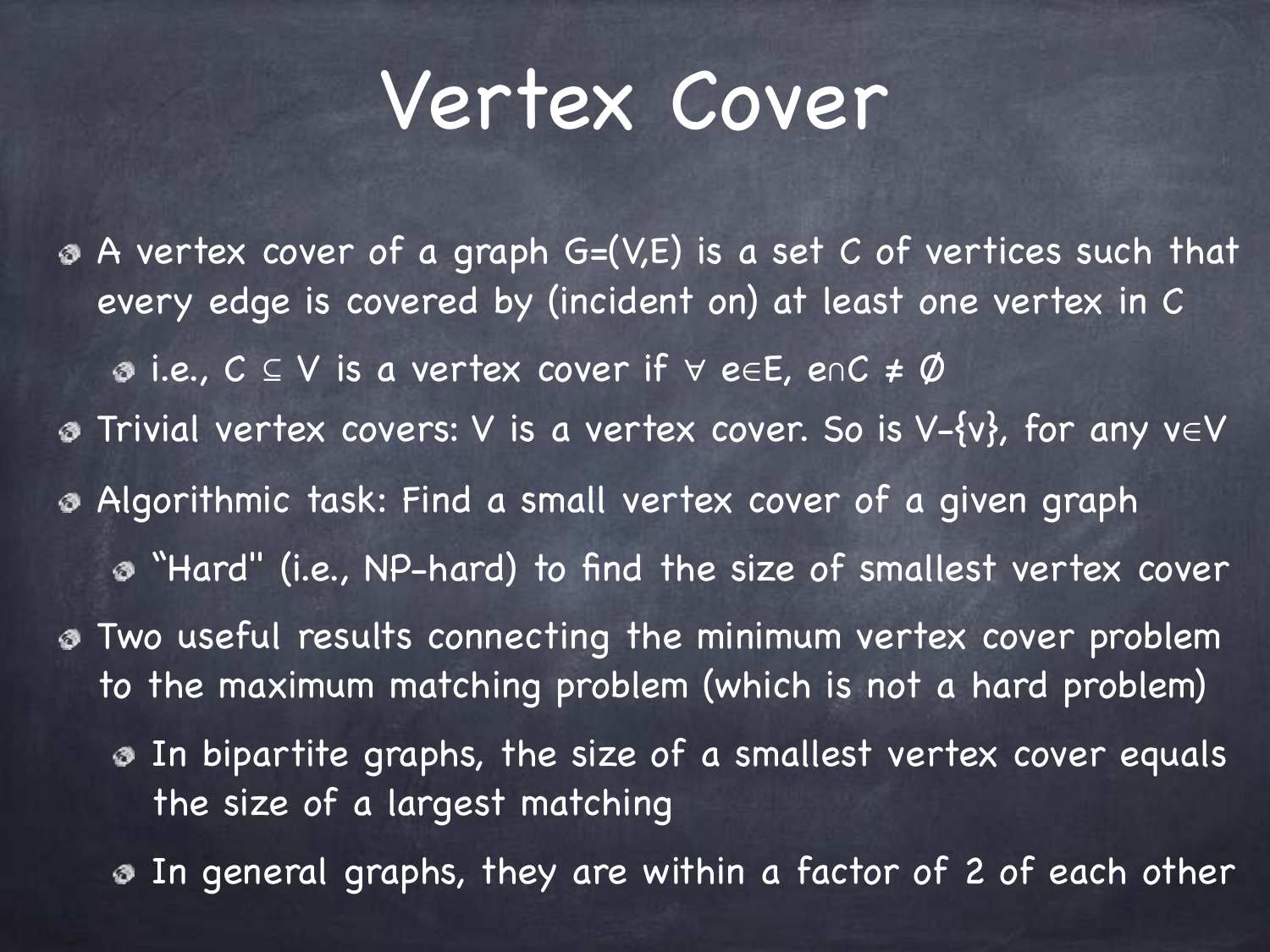## Vertex Cover and Matchings

A vertex cover of a graph G=(V,E) is a set C of vertices such that every edge is covered by (incident on) at least one vertex in C i.e., C ⊆ V is a vertex cover if ∀ e∈E, e∩C ≠ Ø

A matching in a graph G=(V,E) is a set of edges which do not share any vertex

 $\bullet$  **i.e., a set M ⊆ E s.t.**  $\forall e_1, e_2 \in M$ ,  $e_1 \neq e_2 \rightarrow e_1 \cap e_2 = \emptyset$ 

In any graph, ∀ vertex cover C, ∀ matching M, **|C| ≥ |M|**

Because any vertex can cover at most one edge in M

matching sizes possible vertex cover sizes possible

0 n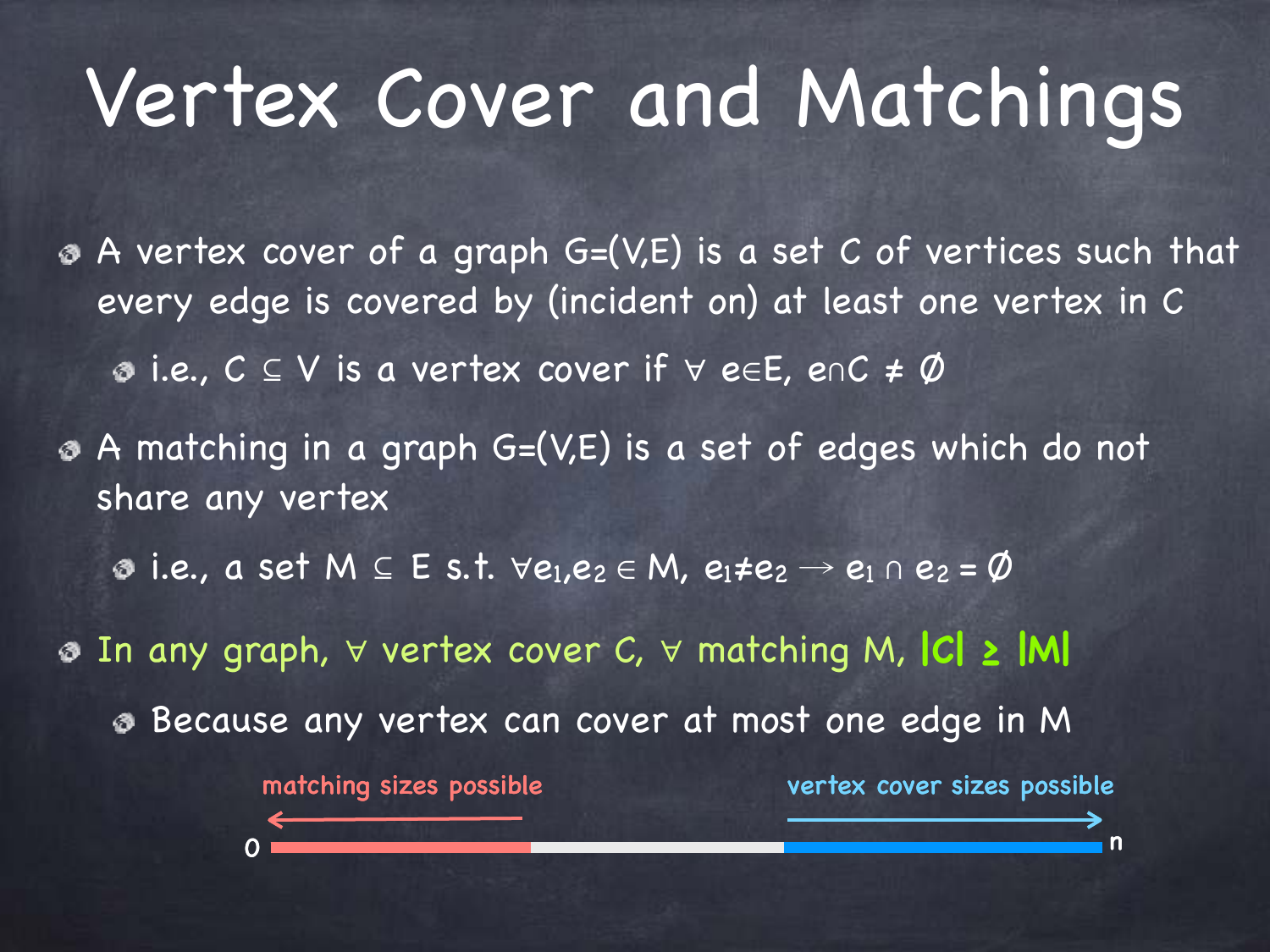## Vertex Cover in Bipartite Graphs

matching sizes possible vertex cover sizes possible

**Kőnig's Theorem: In a bipartite graph, the size of the smallest vertex cover equals the size of the largest matching**

0 **now the contract of the contract of the contract of the contract of the contract of the contract of the contract of the contract of the contract of the contract of the contract of the contract of the contract of the con** 

Enough to prove that in a bipartite graph G=(X,Y,E), given a smallest vertex cover C, there is a matching M with  $|M| \geq |C|$ 

Alternately, given a maximum matching M, show a vertex cover C with |C| ≤ |M|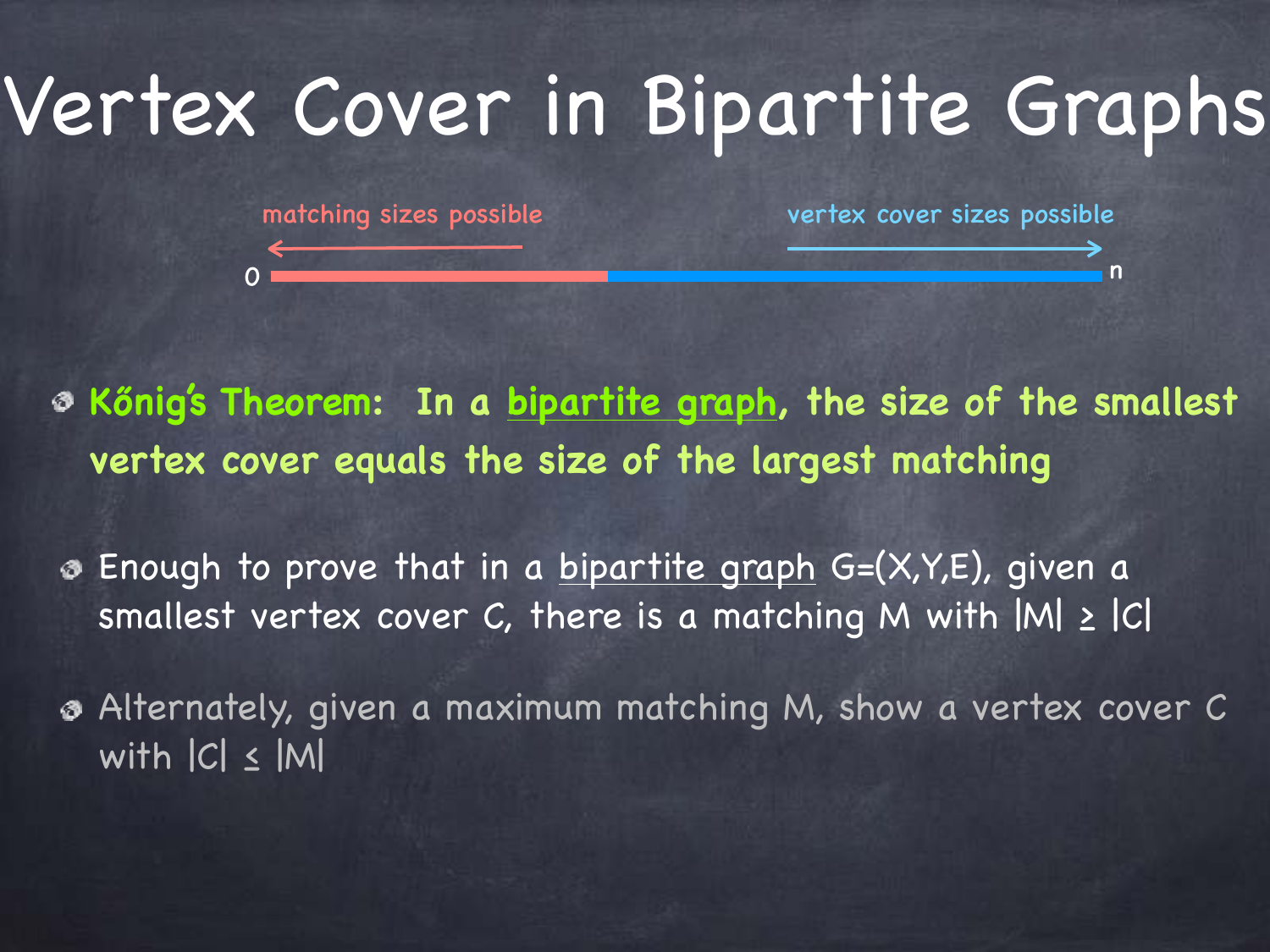### Vertex Cover in Bipartite Graphs

**Kőnig's Theorem: In a bipartite graph, the size of the smallest vertex cover equals the size of the largest matching**

Enough to prove that in a bipartite graph G=(X,Y,E), given a smallest vertex cover C, there is a matching M with  $|M| \geq |C|$ 

Let A=C∩X and B=C∩Y. Enough to show ∃ complete matchings (1) from A to Y-B and (2) from B to X-A A

By Hall's theorem, enough to show ∄S⊆A shrinking in Y-B (and similarly ∄S⊆B shrinking in X-A)

Suppose S⊆A shrinking in Y-B. Consider C∪Γ(S)-S

B

Still a vertex cover

[edges covered by S are covered by Γ(S)]

And strictly smaller than C!  $[ |C \cup \Gamma(S)-S| = |C| + |\Gamma(S)-B| - |S| < |C|. ]$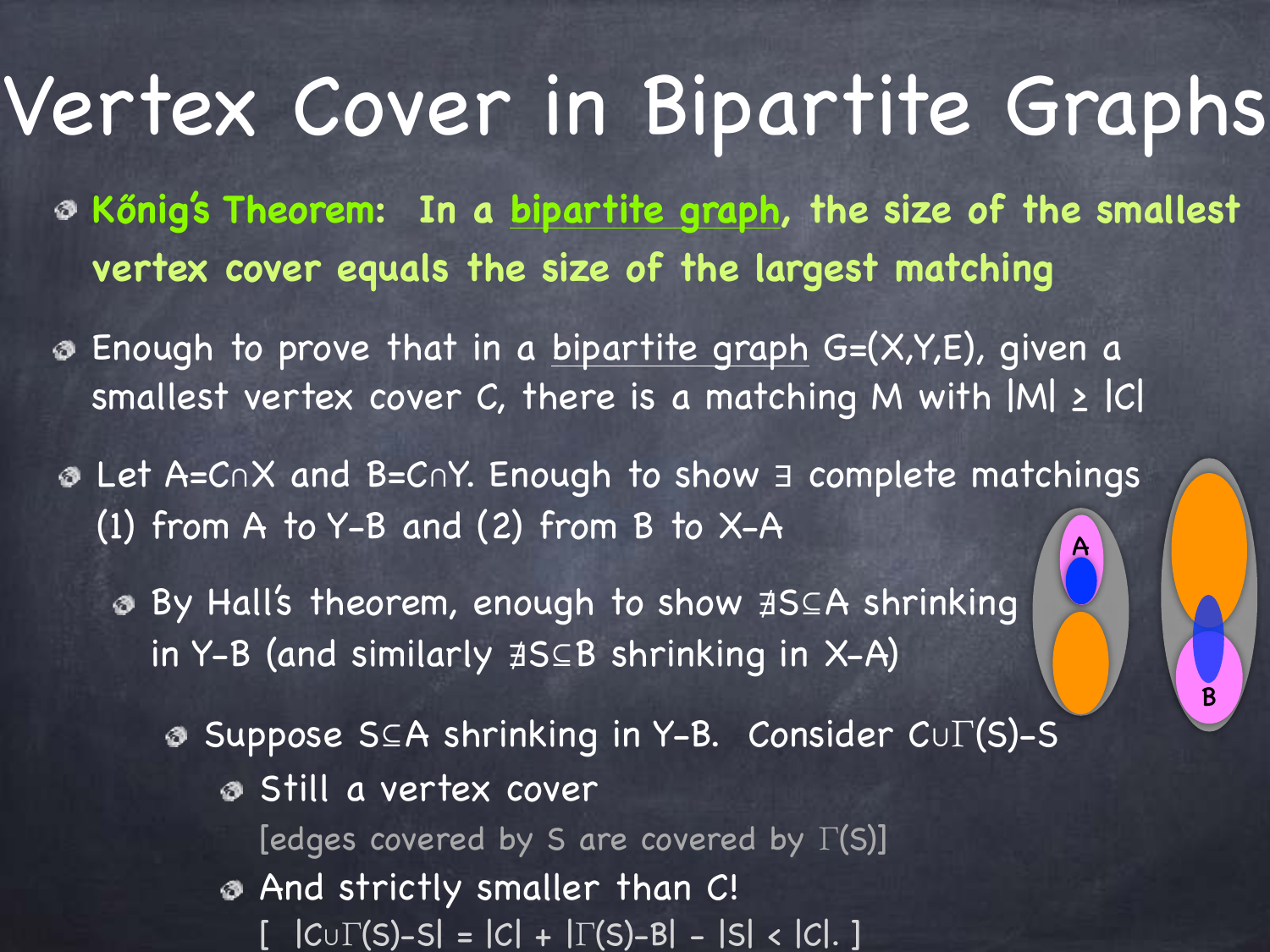#### Vertex Cover in General Graphs

- Recall that finding (the size of) a smallest Vertex Cover is hard, but finding a maximum matching isn't
	- Even easier to find a maximal matching: M is a maximal matching if no edge  $e \in E-M$  such that M∪{e} is also a matching
		- Repeat until no more edges: pick an arbitrary edge, and delete all edges touching it
- If M a maximal matching, ∃ a vertex cover of size 2|M| Include both end points of each edge in M (i.e.,  $C = \cup_{e \in M} e$ )
	- $\bullet$  M is maximal  $\Rightarrow \neq e$  with both its nodes not in C

 $\Rightarrow$  C is a vertex cover

**B** If C is a smallest vertex cover and M a maximal matching,  $|M| \leq |C| \leq 2|M|$ . Hence, can efficiently approximate the size of the smallest vertex cover within a factor of 2.